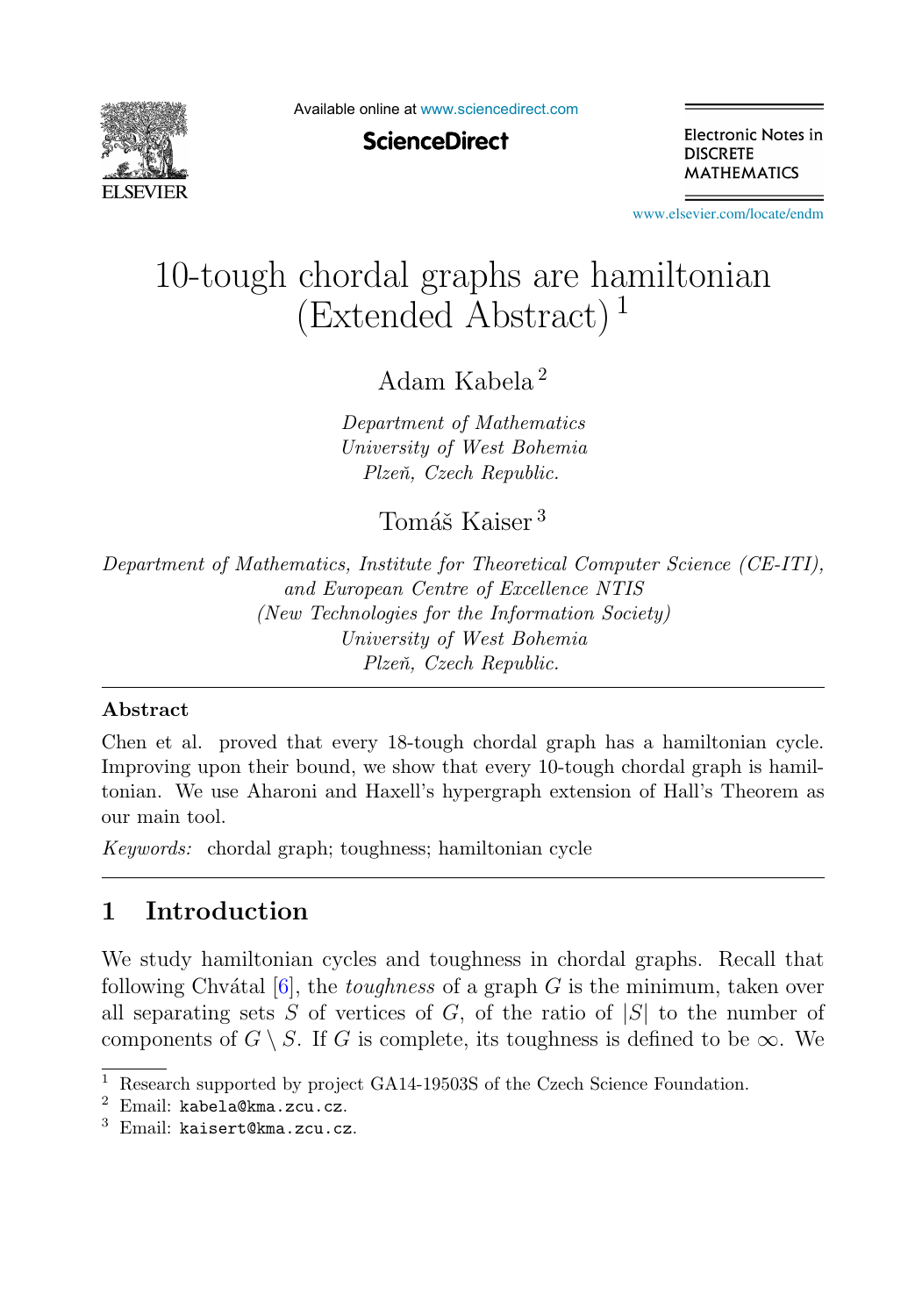say that a graph is  $t$ -tough if its toughness is at least t. It is easy to observe that hamiltonian graphs are 1-tough. In the reverse direction, Chv $\delta$ tal [6] conjectured the following.

**Conjecture 1.1** There exists  $t_0$  such that every  $t_0$ -tough graph is hamiltonian.

Conjecture 1.1 is still open. The best available lower bound is due to Bauer, Broersma and Veldman [3] who constructed non-hamiltonian graphs with toughness arbitrarily close to  $\frac{9}{4}$ .

Partial results related to Chvátal's conjecture have been obtained in various restricted classes of graphs (see the survey [2] for details). A number of these results concern chordal graphs. For instance, it is known that every chordal planar graph of toughness more than 1 is hamiltonian  $|4|$ , and so is every 1-tough interval graph  $[8]$  or every  $\frac{3}{2}$ -tough split graph  $[9]$ . All of these results are tight.

For chordal graphs in general, there are non-hamiltonian examples with toughness arbitrarily close to  $\frac{7}{4}$ , found in [3]. On the other hand, Chen et al. [5] showed that every 18-tough chordal graph is hamiltonian. In this paper, we improve the bound as follows:

**Theorem 1.2** Every 10-tough chordal graph is hamiltonian.

Our main tool is a hypergraph extension of Hall's Theorem, due to Aharoni and Haxell [1].

### **2 Overspan graphs**

Let G be a chordal graph. By a well-known theorem of Gavril  $[7]$ , there exists a tree representation of  $G$  — that is, a tree  $T_0$  and a family  $\mathcal F$  of subtrees of  $T_0$  such that G is isomorphic to the intersection graph of F. We may assume that for each leaf of  $T_0$ , F contains a subtree consisting of the leaf as its only vertex. For each vertex v of G, let  $F_v$  denote the corresponding subtree in  $\mathcal{F}$ .

Let us fix the tree representation and modify  $T_0$  to a tree T which we call the base tree for  $G$ . First, we fix an independent set I in  $G$  that is maximal with the property that for each  $v \in I$ ,  $F_v$  is a path all of whose vertices have degree at most 2 in  $T_0$ . We choose I such that no member of I contains a subtree from F as a proper subgraph. Any path  $F_v$  with  $v \in I$  is called an I-path; it is trivial if is consists of a single vertex. Let us colour all the edges of all I-paths red and colour the other edges of  $T_0$  black.

Next, we suppress each degree 2 vertex of  $T_0$  that is not an endvertex of any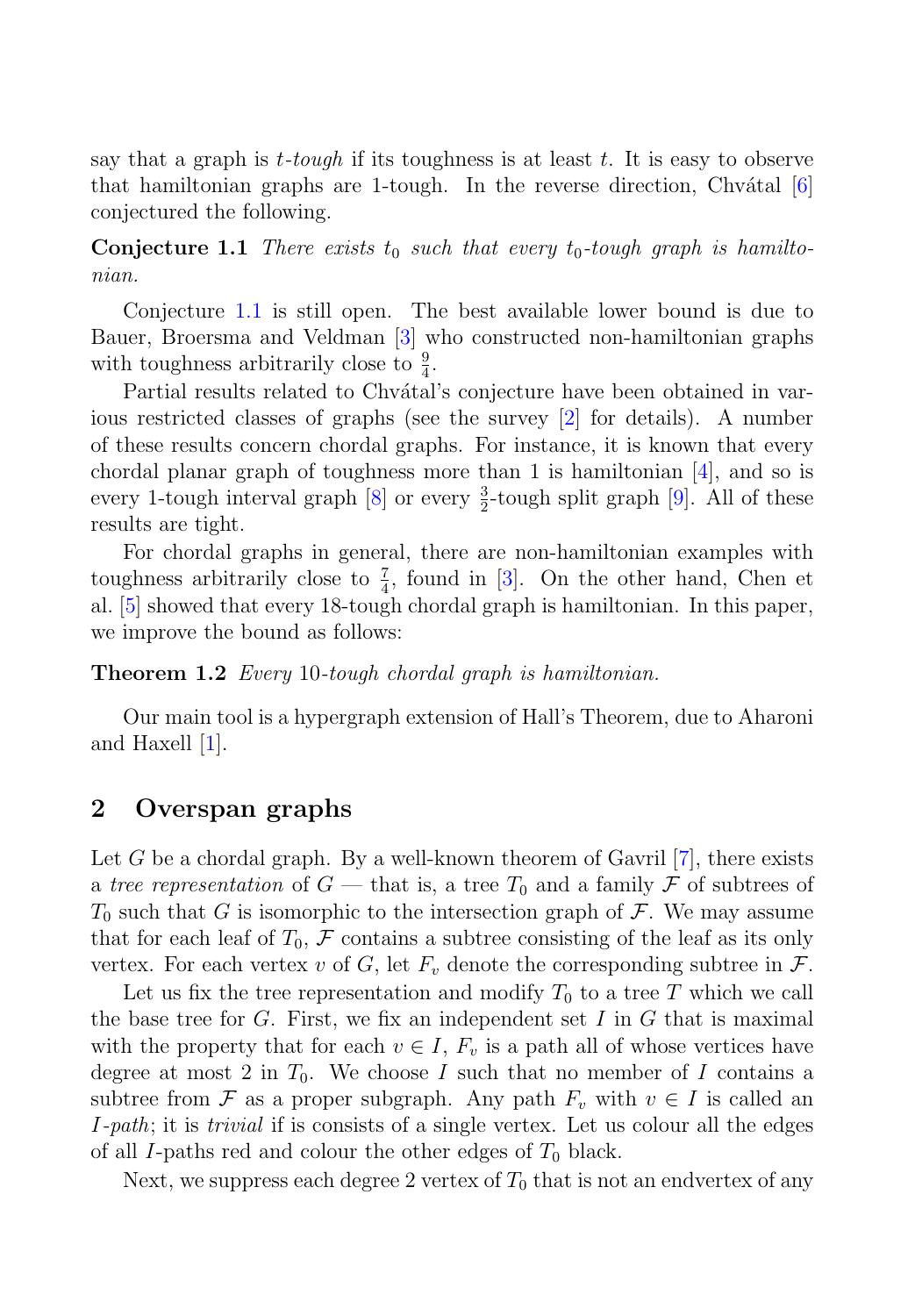I-path, one by one. The resulting tree T (the base tree for  $G$ ) inherits a natural red-black colouring. Observe that any nontrivial I-path in  $T_0$  corresponds to a red edge, the red edges form a matching and their endvertices are all of degree 2. Vertices of  $T_0$  that exist also in T (that is, vertices of degree at least 3 and endvertices of I-paths) are called substantial.

We use  $T$  to construct a family of so-called *overspan graphs*, assigning one such graph  $A_e$  to each edge e of T. The vertex set of  $A_e$  is  $V(G) \setminus I$ . The graph may contain loops; to avoid ambiguity, we point out that we view a loop as an edge of a special type. Let r and s denote the endvertices of  $e$ , the edge set of  $A_e$  is defined as follows:

- there is a loop on a vertex u if  $F_u$  contains the vertices r and s in  $T_0$ ,
- vertices u and v are joined by an edge if  $r \in V(F_u)$  and  $s \in V(F_v)$  (or vice versa), and  $uv$  is an edge of  $G$ .

Furthermore, for each black edge e of T we introduce an additional overspan graph  $A'_e$  which is a copy of  $A_e$ .

The reason for the name 'overspan graph' is that we view each edge of  $T$  as representing a gap that needs to be crossed by the sought hamiltonian cycle, and the edges of the associated overspan graph encode the ways to do so.

As the tree representation  $(T_0, \mathcal{F})$  and the independent set I are fixed, let us use the notation  $\mathcal{A}(G)$  for the family of overspan graphs for G.

For  $\mathcal{B} \subseteq \mathcal{A}(G)$ , we define a graph  $G_{\mathcal{B}}$  on vertex set  $V(G) \setminus I$ , whose edge set is the union of the edge sets of all the graphs contained in  $\mathcal{B}$ ; each edge is only included at most once in this union. For  $\mathcal{B} = \mathcal{A}(G)$ , we let the graph be denoted by  $G_A$ .

We conclude this section by pointing out a connection between the family of overspan graphs and the hamiltonicity of G.

**Lemma 2.1** Let G be a chordal graph and  $\mathcal{A}(G)$  the family of overspan graphs for G (with respect to a tree representation for G and a suitable independent set I). Assume that we can choose one edge from each graph in  $\mathcal{A}(G)$  in such a way that the chosen edges form a matching (possibly including loops) in  $G<sub>A</sub>$ . Then G is hamiltonian.

## **3 Hall's theorem for hypergraphs**

In this section, we recall an extension of Hall's Theorem to hypergraphs due to Aharoni and Haxell [1]. We use this result as a tool to verify the condition in Lemma 2.1.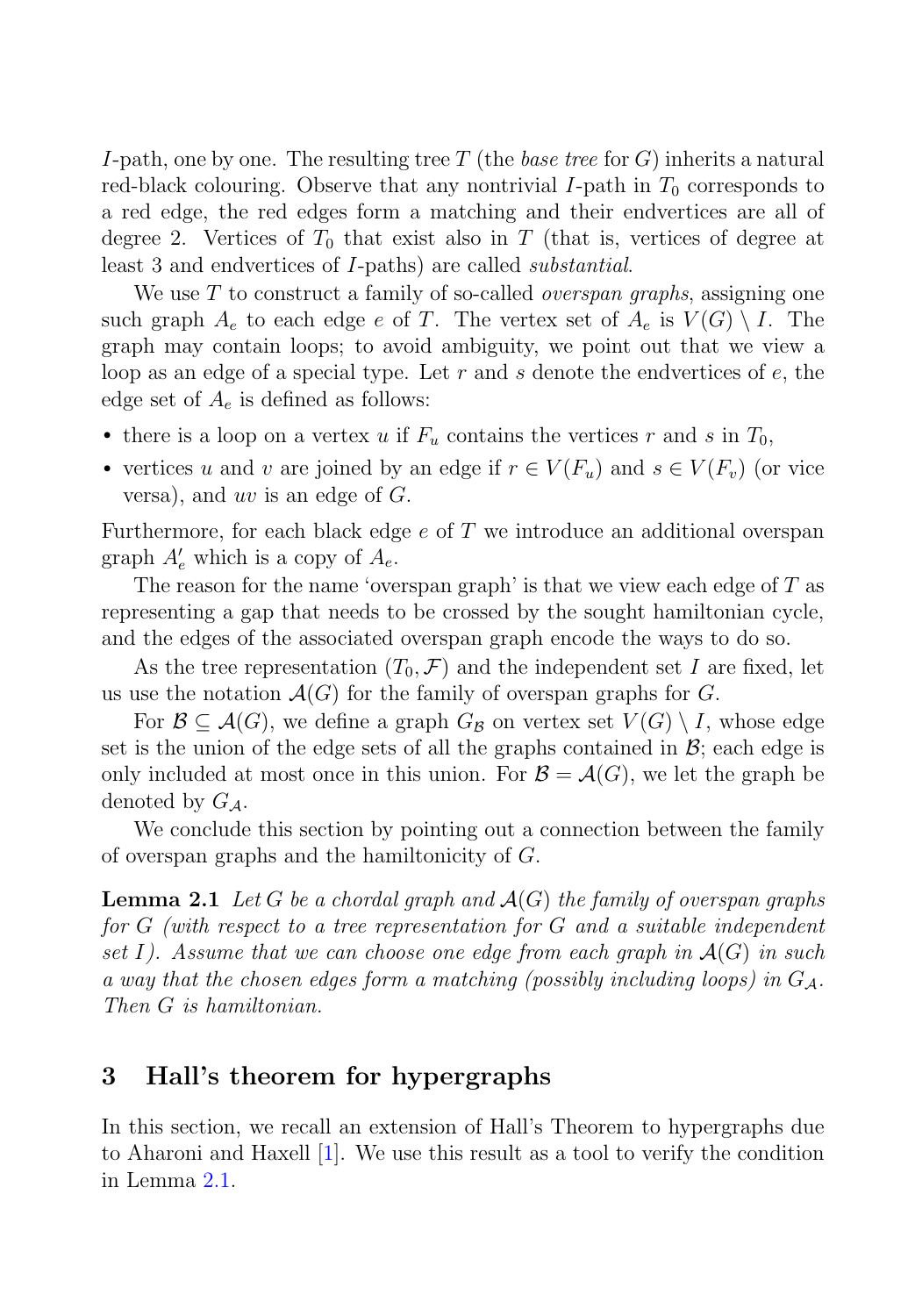Let  $\mathcal{A} = \{H_1, H_2, \ldots, H_m\}$  be a family of hypergraphs. A system of disjoint representatives for A is a function  $f: \mathcal{A} \to \bigcup_{i=1}^m H_i$  such that for all distinct  $i, j \in \{1, \ldots, m\}, f(H_i)$  is a hyperedge of  $H_i$  and  $f(H_i) \cap f(H_j) = \emptyset$ .

Recall that a matching in a hypergraph is a collection of pairwise disjoint hyperedges, and the matching number  $\nu(H)$  of H is the size of a largest matching in  $H$ . A corollary of the main result of [1] is the following theorem.

**Theorem 3.1** Let A be a family of n-uniform hypergraphs. A sufficient condition for the existence of a system of disjoint representatives for  $A$  is that for every  $\mathcal{B} \subseteq \mathcal{A}$ , there exists a matching in  $\bigcup \mathcal{B}$  of size greater than  $n(|\mathcal{B}|-1)$ .

The nontrivial direction of Hall's Theorem for graphs follows directly from the  $n = 1$  case of Theorem 3.1. In our argument, we require the next case,  $n = 2$ , where the members of A are graphs. Indeed, we need to apply Theorem 3.1 to the family of overspan graphs  $\mathcal{A}(G)$ , which we regard as hypergraphs with hyperedges of size 1 (loops) and 2 (non-loops). Although the latter hypergraphs need not be uniform, it is not hard to reduce the problem to the uniform case.

Theorem 3.1 together with Lemma 2.1 imply the following sufficient condition for the hamiltonicity of G:

**Lemma 3.2** Let G be a chordal graph. If for every  $\mathcal{B} \subseteq \mathcal{A}(G)$ , the matching number of  $G_{\mathcal{B}}$  is at least  $2|\mathcal{B}|-1$ , then G is hamiltonian.

#### **4 Vertex covers of the overspan graphs and toughness**

We sketch the proof of Theorem 1.2. Suppose that a 10-tough chordal graph  $G$ is not hamiltonian. By Lemma 3.2,  $\nu(G_{\mathcal{B}}) \leq 2(|\mathcal{B}|-1)$  for some  $\mathcal{B} \subseteq \mathcal{A}(G)$ . We consider the vertex cover number of  $G_B$ . Recall that this parameter (denoted by  $\tau$ ) is the minimum size of a set of vertices intersecting each edge of the given graph. By the classical theorem of König,  $\nu(H) = \tau(H)$  for any bipartite graph H. Although  $G_{\beta}$  need not be bipartite, it can be shown to become bipartite after the removal of all vertices with loops; in fact, this implies that the same equality holds for  $G_{\mathcal{B}}$ :

**Lemma 4.1** The graph  $G_{\mathcal{B}}$  satisfies  $\nu(G_{\mathcal{B}}) = \tau(G_{\mathcal{B}})$ .

There is a crucial connection between the vertex cover numbers of unions of the overspan graphs and the toughness of  $G$ . Let  $C$  be a minimum vertex cover of  $G_{\mathcal{B}}$ ; by Lemma 4.1,  $|C| \leq 2(|\mathcal{B}|-1)$ . For technical reasons, we need to fix C and extend  $\beta$  to a maximal subfamily such that C is a vertex cover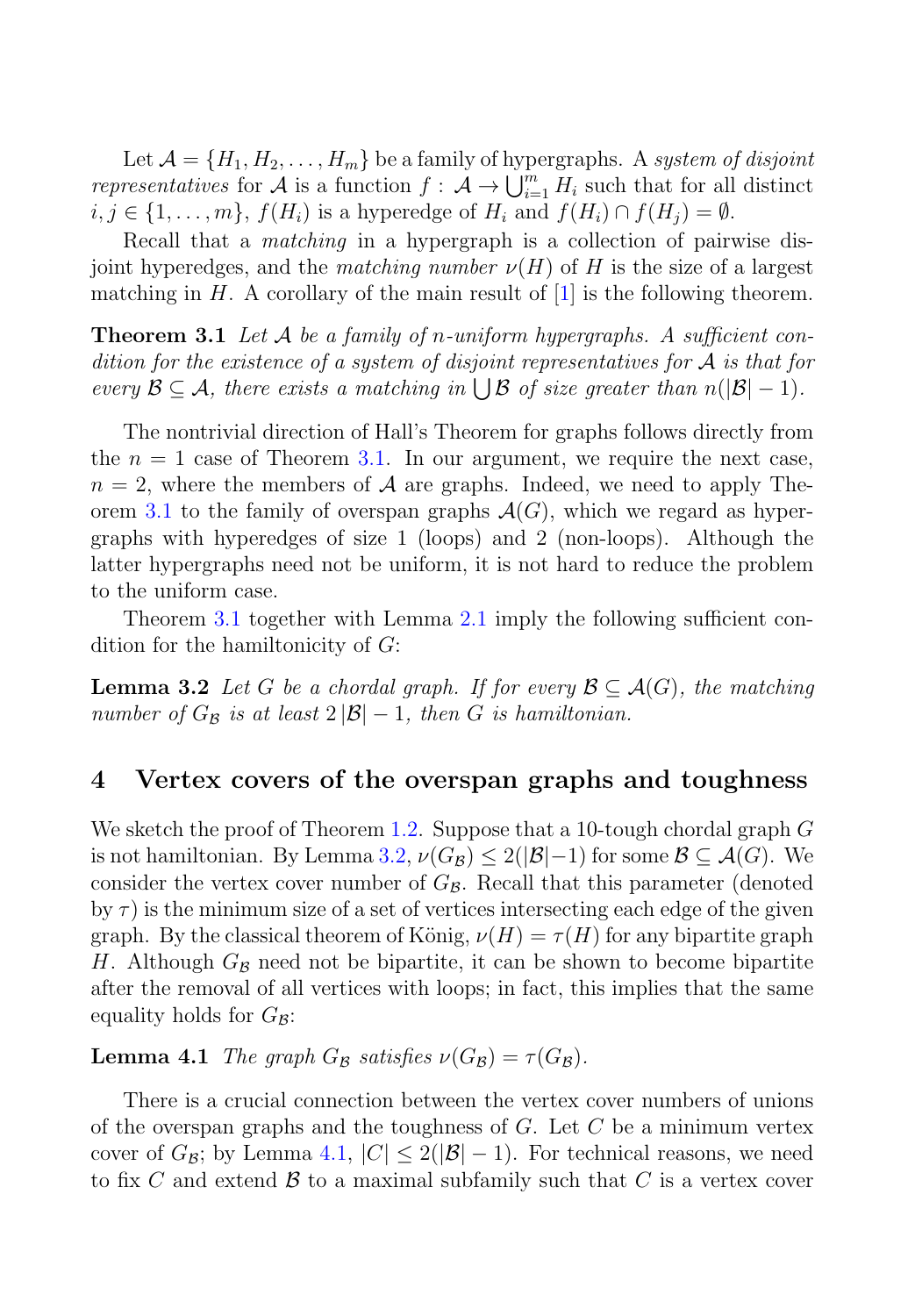of  $G_{\mathcal{B}}$ . We will produce a separating set  $S \subseteq V(G)$  demonstrating that G is not 10-tough; to find it, we augment  $C$  as follows.

Let B be the set of edges e of T such that B contains  $A_e$ . Let E' be the set of all red edges of  $B$  such that none of the adjacent (black) edges of  $T$  is contained in B. Any red edge e corresponds to an I-path, say  $F_{v_e}$ ; let X' be the set of all vertices  $v_e$  of G such that  $e \in E'$ . We set  $S = C \cup X'$  and show that it has the required properties.

Let  $E_*$  be the set of black edges contained in B. For  $i \in \{0, 1, 2\}$ , let  $E_i \subseteq E_*$  consist of edges incident with exactly i vertices whose degree in T is at most 2. It is not hard to show that

$$
|S| < 4|E_0| + 6|E_1| + 8|E_2| + 3|E'|.\tag{1}
$$

Bounding the number of components of  $G \setminus S$  is somewhat harder. Let us say that a vertex  $v \in V(G)$  is based at a component L of  $T \setminus (E_* \cup E')$  if L is the unique component containing a substantial vertex of  $F_v$ . An important observation is that each vertex of  $G \setminus S$  is based at some component of  $T \setminus S$  $(E_* \cup E')$ , and adjacent vertices are based at the same component. We call a component K of  $T \setminus (E_* \cup E')$  real if there is a vertex v of  $G \setminus S$  based at K.

Using a discharging type argument, we bound the number of real components of  $T \setminus (E_* \cup E')$  from below; the bound implies that

$$
c(G \setminus S) > \frac{2}{5} |E_0| + \frac{3}{5} |E_1| + |E_2| + |E'|.
$$
 (2)

The details are technical and we omit them due to space restrictions. Comparing  $(1)$  and  $(2)$ , we find that G is not 10-tough, a contradiction proving Theorem 1.2.

In conclusion, we remark that the bound of Theorem 1.2 is still far from the lower bound of 'almost'  $\frac{7}{4}$  proved in [3], and there seems to be ample room for further improvements.

### **References**

- [1] R. Aharoni, P. E. Haxell: Hall's theorem for hypergraphs, J. Graph Theory 35 (2000), 83–88.
- [2] D. Bauer, H. J. Broersma, E. Schmeichel: Toughness in graphs A survey, Graphs Combin. 22 (2006), 1–35.
- [3] D. Bauer, H. J. Broersma, H. J. Veldman: Not every 2-tough graph is hamiltonian, Discrete Appl. Math. 99 (2000), 317–321.